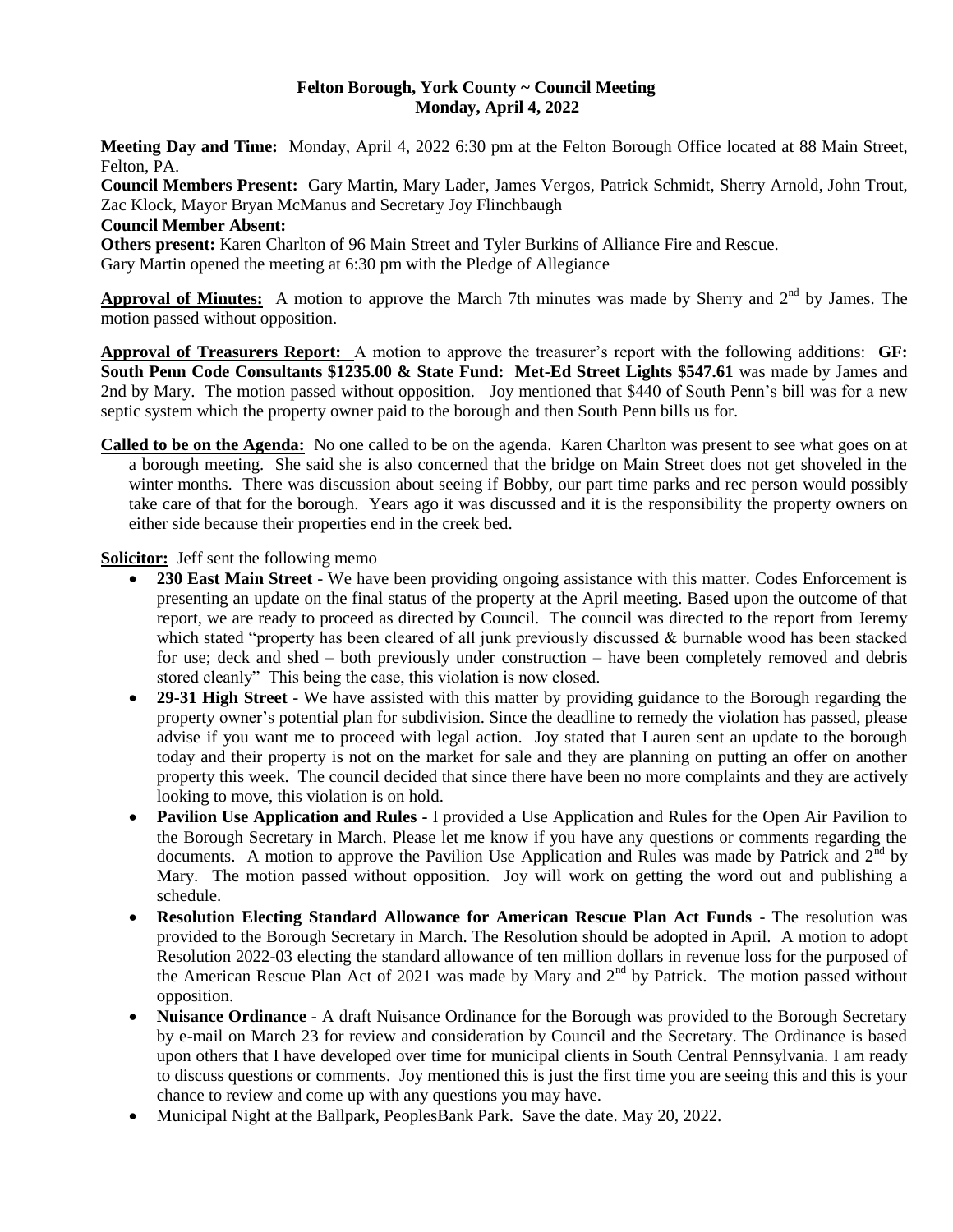Collection Report - The council reviewed the collection report and Joy noted that she has made notes on the accounts that had already been paid. These are garbage accounts that did not pay balances from 2021.

**Engineer** – Updates from Byron.

- Storm drain replacement pricing for Church Avenue the quote came back higher than expected. Joy is checking with Jeff to see if we can just get 2 more phone quotes since this is a maintenance project or if we need to put it out to bid since it is coming in over the \$21,300 amount. A motion was made by Mary and  $2<sup>nd</sup>$ by Zac to have Byron proceed with a formal bid if needed. The motion passed without opposition.
- 40 Red Lion Ave stormwater going onto neighboring property A complaint was received about this. Byron sent a letter is meeting with them to discuss.
- Televising on Red Lion Ave should be completed this Wednesday.
- CDBG We can move forward with Gordon Brown we just need to get the contract signed. That will be done this week then they can start working on the Penn Dot permit.

# **Code Enforcement -** Memo from Jeremy

Sewage Enforcement

• 74 Church Ave – sent violation for failure to pump per Borough schedule

(responded that system would be pumped by Enviro-Clean in April)

Rental Inspections –

• 29 High St (PASS)

### Zoning / BCO - Complaints / Violations

• 230 E Main St – property has been cleared of all junk previously discussed & burnable wood has been stacked for use; deck and shed – both previously under construction – have been completely removed and debris stored cleanly. ZO determination: resolved.

• 134 Main St – junk has continued to accumulate across the street from the dwelling. Violation notice to be sent. (pending) Joy will notify Jeremy to send a letter.

• 120 Main St – BCO sent violation notice for use of pool without required UCC permit or inspections. (no compliance as of  $4/4/22$  – to send final notice)(ongoing)

• 39 Main St – violation notice sent for junk (pending)

• 25 Main Street – This property is being handled by Commonwealth Code Inspection Service because they moved people in without an Occupancy Permit.

### **Old Business:**

 $\bullet$  Pothole repairs –

Water testing on High Street – Joy sent an email to Keith last week to see if he is back from medical leave but did not get any response. The council decided that they would like to find out what Byron's SEO would charge the borough to perform the water tests in the creek along the High Street properties. Joy will get in touch with Byron. Patrick said he found a list that shows that there are 30 active SEO's in York County.

• Red Lion Ave Stormwater Televising - was discussed earlier

 DCNR Playground – Picnic Tables were purchased and should arrive within 6 weeks of purchase date. The total cost was \$3160.00. The handicap table was \$1710.00

• Pool water in storm drains – Joy called DEP again but heard nothing back.

# **Alliance Fire and Rescue –** Tyler Burkins

- There were a total of 95 calls in March of which 2 were in the borough. There were a total of 305 for the quarter of which 9 were in the borough.
- There continues to be an increase in structure fires.
- They are looking to hire 7 part-time Fire Specialist which will be a driver / fire fighter and have other duties in the fire stations. Their home base will be at the Leo Station.
- The interim ladder truck is waiting to get tested so it can be sold
- They are looking to replace the utility truck at the Felton station due to age.
- Caterer is at the Felton Station is going well and rentals are high at Fireside and Leo Station.

### **New Business:**